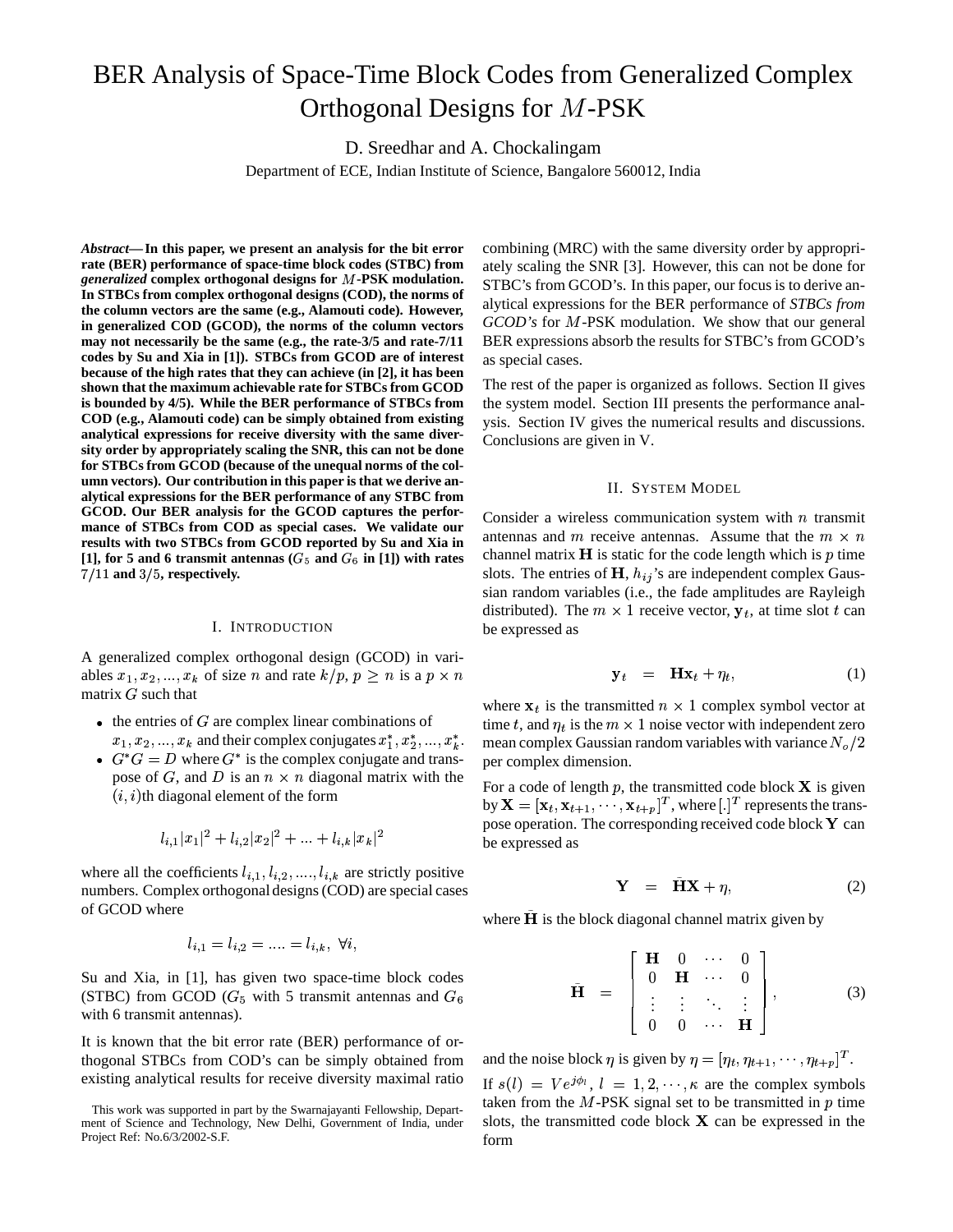$$
\mathbf{X} = \mathbf{A}\mathbf{v},\tag{4}
$$

where **v** a  $2\kappa \times 1$  vector, given by

$$
\mathbf{v} = [v_{1I}, v_{2I}, \cdots, v_{kI}, v_{1Q}, v_{2Q}, \cdots, v_{kQ}], \quad (5)
$$

where  $v_{II}$  and  $v_{IQ}$ , respectively, are the real and imaginary parts of the  $l^{th}$  complex symbol,  $s(l)$ . A is the  $np \times 2\kappa$  complex matrix which performs the space-time coding on v. Now,  ${\bf A} = [{\bf A}_1, {\bf A}_2, \cdots, {\bf A}_p],$  where  ${\bf A}_i$  performs the linear operation at time slot *i*. Using this, the received code block  $\bf{Y}$  in (2) becomes

$$
\mathbf{Y} = \mathbf{H}_{eq}\mathbf{v} + \eta, \tag{6}
$$

where  $H_{eq} = HA$  is a  $mp \times 2\kappa$  equivalent channel matrix. For example, for Alamouti code with one receive antenna (i.e.,

 $n = \kappa = p = 2$  and  $m = 1$ ), the **A**, **H**<sub>eq</sub>, and **v** are given by

$$
\mathbf{A} = \begin{bmatrix} 1 & 0 & j & 0 \\ 0 & 1 & 0 & j \\ 0 & -1 & 0 & -j \\ 1 & 0 & -j & 0 \end{bmatrix}, \quad (7)
$$

$$
\mathbf{A}_1 = \begin{bmatrix} 1 & 0 & j & 0 \\ 0 & 1 & 0 & j \end{bmatrix}, \tag{8}
$$

$$
\mathbf{A}_2 = \begin{bmatrix} 0 & -1 & 0 & -j \\ 1 & 0 & -j & 0 \end{bmatrix}, \tag{9}
$$

$$
\mathbf{H}_{eq} = \begin{bmatrix} h_1 & h_2 & jh_1 & jh_2 \\ -h_2 & h_1 & jh_2 & -jh_1 \end{bmatrix}, \quad (10)
$$

$$
\mathbf{v} = [x_{1I}, x_{2I}, x_{1Q}, x_{2Q}]^{T}.
$$
 (11)

At the receiver, linear combining is performed. We assume that the channel matrix  $H$  is perfectly known at the receiver. We use the form of the optimum decision metric for the orthogonal STBCs presented in [4], which is given by

$$
\tilde{\mathbf{Y}} = \Re(\mathbf{H}_{eq}^* \mathbf{Y}) = \mathbf{\Lambda} \mathbf{v} + \tilde{\eta},\tag{12}
$$

where  $\Re(z)$  denotes the real part of  $z, \Lambda$  is a  $2\kappa \times 2\kappa$  diagonal matrix and  $\tilde{\eta} = \Re(\mathbf{H}_{eq}^* \eta)$  where  $*$  denotes the Hermitian operator.  $\tilde{\eta}$  can be shown to be WGN. Hence, the optimal receiver, is taking the real and imaginary values from  $Y$  and performing symbol by symbol detection. From (12), the decision metric for the  $l^{th}$  complex symbol is given by

$$
Z(l) = \mathbf{Y}(l) + j\mathbf{Y}(l+\kappa), \ \ l = 1, 2, \cdots, \kappa. \tag{13}
$$

## *A. Equivalence to Generalized MRC*

The system model and the decision metric presented above is valid for STBC's from both GCOD's as well as from COD's In [3], the equivalence of the above decoding to receive diversity MRC has been shown for equal-weight STBCs. In the following, we show that a non-equal weight orthogonal STBC is equivalent to a MRC scheme in which the channels can be classified into independent but not identically distributed sets. From (12), the  $l^{th}$  entry of  $\tilde{\mathbf{Y}}$  is given by

$$
\mathbf{Y}(l) = \mathbf{\Lambda}_{l,l} \mathbf{v}(l) + \tilde{\eta}(l), \qquad (14)
$$

where  $\Lambda_{l,l}$  is the  $l^{th}$  diagonal entry of  $\Lambda$  and is given by [4]

$$
\Lambda_{l,l} = \sum_{f=0}^{n-1} r_{ff} \sum_{i=0}^{p-1} |a_{fl}^{(i)}|^2, \qquad (15)
$$

where  $r_{ff}$  is the  $(f, f)^{th}$  component of  $\mathbf{H}^* \mathbf{H}$ , given by  $\sum_{i=1}^{n} |h_{fi}|^2$  and  $a_{ij}^{(l)}$  is the  $(i, j)^{th}$  component of  $\mathbf{A}_l$ , and  $\widetilde{\eta}(l) = \Re(\mathbf{H}_{eq}^{(l)*}\eta)$ .  $\mathbf{H}_{eq}^{(l)}$  is the  $l^{th}$  column of  $\mathbf{H}_{eq}$ . From the definition of  $H_{eq}$ , it can be shown that

$$
\tilde{\eta}(l) = \Re \left( \sum_{i=1}^{m} \sum_{j=1}^{n} h_{ij} \mathbf{a}_i(l) \eta_j \right), \qquad (16)
$$

where  $\mathbf{a}_i(l) = [a_{i,l}^{(1)}, a_{i,l}^{(2)}, \cdots, a_{i,l}^{(p)}]$  and  $\eta_j$  is  $p \times 1$  vector of i.i.d noise samples. Define

$$
\tilde{h}_{ij}^{(l)} = h_{ij} \sum_{f=0}^{p-1} |a_{il}^{(f)}|^2 \quad \forall j,
$$
\n(17)

$$
\tilde{\mathbf{a}}_i(l) = \frac{\mathbf{a}_i(l)}{\sum_{f=0}^{p-1} |a_{il}^{(f)}|^2} \quad \forall i, l.
$$
 (18)

Now (16) can be rewritten as

$$
\tilde{\eta}(l) = \sum_{i=1}^{m} \sum_{j=1}^{n} \tilde{h}_{ij}^{*(l)} \frac{\left(\eta_j^* \tilde{\mathbf{a}}_i^*(l) + e^{-j2\varphi_{ij}^{(l)}} \tilde{\mathbf{a}}_i(l)\eta_j\right)}{2} \tag{19}
$$

where  $\varphi_{i,j}^{(l)}$  is the angle of  $\tilde{h}_{i,j}^{(l)}$ . Letting

$$
\tilde{\tilde{\eta}}_{ij} = \frac{\left(\eta_j^* \tilde{\mathbf{a}}_i^*(l) + e^{-j2\varphi_{ij}} \tilde{\mathbf{a}}_i(l)\eta_j\right)}{2},\tag{20}
$$

 $\{\tilde{\mathbf{a}}_i(l); i = 1, \cdots, n\}$  forms a set of orthonormal vectors for all  $l$  (see Appendix A for proof of the orthogonality) Hence,  $\tilde{\tilde{\eta}}_{ij}$  forms a set of independent and identically distributed noise variables for all i, j. It is also easy to show that  $E(h_{ij}^{(l)}\tilde{\tilde{\eta}}_{ij}) =$ 0, and since both are Gaussian random variables, they are independent as well.

The same set of arguments hold for the imaginary part  $Y(l +$  $\kappa$ ) as well. Hence the combiner output for the  $l^{th}$  symbol,  $l = 1, 2, \dots, \kappa$ , can be expressed as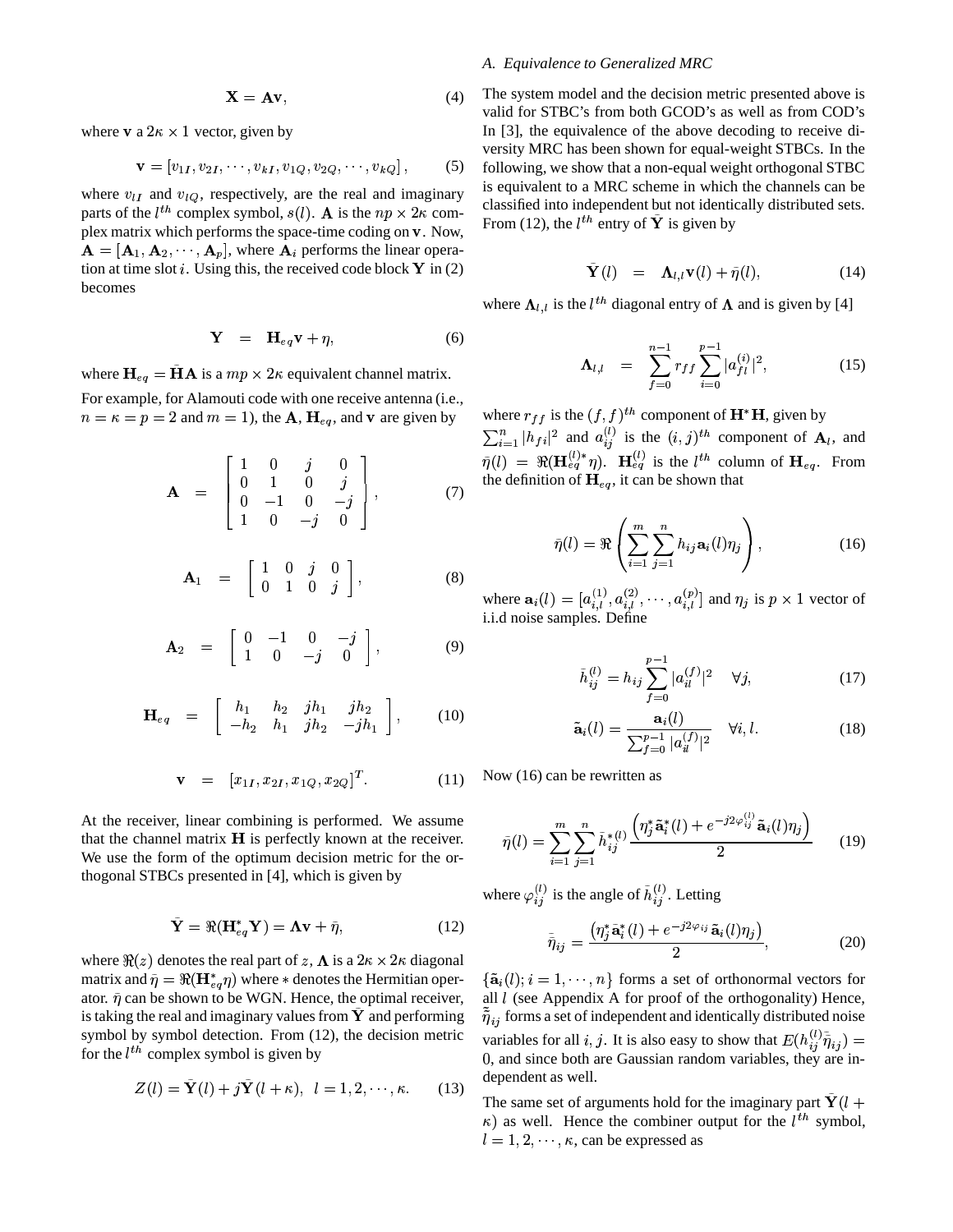Eqn (25) can be solved in closed-form as in [6] (Eqn. 18).

$$
Z(l) = \sum_{i=1}^{m} \sum_{j=1}^{n} |\tilde{h}_{ij}^{(l)}|^2 s(l) + \sum_{i=1}^{m} \sum_{j=1}^{n} \tilde{h}_{ij}^{(l)*} \tilde{\tilde{\eta}}_{ij}.
$$
 (21) For

It is noted that the combined output  $Z(l)$  in (21) is the same as that of MRC scheme of  $nm$  receive diversity order with *independent but not identically distributed paths*.

#### III. PERFORMANCE ANALYSIS

In this section, we derive an exact expression for the BER of the orthogonal STBC schemes with non-equal weights. To do that, we need to obtain the pdf of the angle of the decision variable  $Z(l)$  in (21). We observe that our formulation in (21) has dissimilar sets of paths in which the channel gains are independent and identically distributed within the sets and non-identically distributed across the sets.

The pdf of the angle of  $Z(l)$ ,  $\theta_l$  conditioned on  $\phi_l$  and the instantaneous SNR per bit  $\gamma^{(l)}$  is given by [5]

$$
f_{\theta}(\theta_l|\phi_l,\gamma^{(l)}) = \frac{e^{-a\gamma^{(l)}}}{2\pi} + \frac{e^{-a\gamma^{(l)}}}{2\pi}\sqrt{4\pi a\gamma^{(l)}}\cos(\phi_l - \theta_l)e^{a\gamma_l\cos^2(\phi_l - \theta_l)} - \frac{e^{-a\gamma^{(l)}}}{4\pi}\sqrt{4\pi a\gamma^{(l)}}\cos(\phi_l - \theta_l)e^{a\gamma_l\cos^2(\phi_l - \theta_l)}\text{erfc}(\sqrt{a\gamma}\cos(\phi_l - \theta_l))
$$
\n(22)

where  $erfc(x) = \frac{2}{\sqrt{\pi}} \int_x^{\infty} e^{-t^2} dt$ , and  $a = \log_2 M$ .  $P(\theta_i \in$  $(\theta_L, \theta_U)$ ) is the probability of the phase angle  $\theta_l$  lying in the decision region  $[\theta_L, \theta_U)$ , which is given by

$$
P(\theta_l \in [\theta_L, \theta_U))) = \int_{\theta_L}^{\theta_U} \int_0^{\infty} f_{\theta}(\theta_l | \phi_l, \gamma^{(l)}) f_{\gamma}(\gamma^{(l)}) d\gamma^{(l)} d\theta_l.
$$
 (23)

Let  $m_k^{(l)}$  denote the number of values *i* for which value of  $\blacksquare$  $\int_{t=0}^{p-1} |a_{in}^{(f)}|^2$  is same, and let  $p_k^{(l)}$  denote this value. Let there be  $K^{(l)}$  such sets. Note that  $\sum_{i=1}^{K^{(l)}}$  m PO  $\sum_{i=1}^m m_k^{y} = n$  $K^{(l)}$  such sets. Note that  $\sum_{i=1}^{K^{(l)}} m_k^{(l)} = nm$ . The pdf of  $\gamma_l^{(l)}$  is obtained as (see Appendix B for the derivation) 

$$
f_{\gamma}(\gamma^{(l)}) = \sum_{k=1}^{K^{(l)}} \sum_{i=1}^{m_k^{(l)}} \frac{C_{i,k}^{(l)}}{(i-1)!} \frac{\gamma^{(l)i-1}}{\gamma_k^{(l)(i)}} e^{-\gamma^{(l)}/\gamma_k^{(l)}},\tag{24}
$$

where  $\gamma_k^{(l)}$  is the SNR per bit of the  $k^{th}$  set and is given by  $\gamma^{(l)}_\mu = p^{(l)}_\mu E_b$ 0\_*rv*  $\int_{k}^{(l)} E_b/N_o$ . Define

$$
I_N(\theta_U, \theta_L, \gamma_k^{(l)}) = \int_0^\infty \int_{\theta_L}^{\theta_U} f_\theta(\theta_l | \phi_l, \gamma^{(l)}) d\theta_l
$$

$$
\cdot \frac{1}{(N-1)!} \frac{\gamma^{(l)N-1}}{\gamma^{(l)N}} e^{-\gamma^{(l)}/\gamma_k^{(l)}} d\gamma^{(l)}.
$$
(25)

Then

$$
P(\theta_l \in [\theta_L, \theta_U))) = \sum_{k=1}^{K^{(l)}} \sum_{i=1}^{m_k^{(l)}} C_{i,k}^{(l)} I_i(\theta_U, \theta_L, \gamma_k^{(l)}).
$$
 (26)

 $\sum \tilde{h}_{ij}^{(l)*} \tilde{\tilde{\eta}}_{ij}$ . (21) rate on the *l<sup>t</sup>h* symbol,  $P_s^{(l)}$ , is obtained as For equally probable symbols in  $M$ -PSK, the symbol error

$$
P_s^{(l)} = 2P(\theta_l \in [\pi, \pi/M)).
$$
 (27)

The bit error on the  $l^{th}$  symbol,  $P_h^{(l)}$ , is obtained as

$$
P_b^{(l)} = \frac{\sum_{i=1}^{M} e_i P(\theta_l \in R_i)}{\log_2 M},
$$
\n(28)

where  $R_i = \left[\frac{(2i-3)\pi}{M}, \frac{1}{M}\right]$ +:n  $\frac{(-1)^n}{M}, \frac{(2i-1)^n}{M}$  and  $\epsilon$  $\frac{-1}{M}$ ) and  $e_i$  is the ) and  $e_i$  is the number of bit errors made in the region  $R_i$ .

The average symbol error rate and bit error rate is obtained as

$$
P_s = \frac{1}{\kappa} \sum_{l=1}^{\kappa} P_s^{(l)}, \qquad P_b = \frac{1}{\kappa} \sum_{l=1}^{\kappa} P_b^{(l)}.
$$
 (29)

For example, for 8-PSK

$$
P_s = \frac{2}{\kappa} \sum_{l=1}^{\kappa} P(\theta_l \in [\pi, \pi/8))
$$
(30)  

$$
P_b = \frac{1}{3\kappa} \sum_{l=1}^{\kappa} [2P(\theta_l \in [3\pi/8, \pi/8))
$$

$$
+ 4P(\theta_l \in [5\pi/8, 3\pi/8))
$$

$$
+ 4P(\theta_l \in [7\pi/8, 5\pi/8))
$$

$$
+ 4P(\theta_l \in [\pi, 7\pi/8))].
$$
(31)

It is noted that the BER expression in the above absorbs the equal-weight condition the number of sets  $K^{(l)}$  equal to the total number of paths  $nm$ .

#### IV. RESULTS AND DISCUSSION

In this section, we present some numerical and simulation results that illustrate the BER performance of STBCs from GCOD's  $G_5$  and  $G_6$ , which are given by [1]

$$
G_5\ =\ \left(\begin{array}{cccccc} x_1&x_2&x_3&0&x_4\\-x_2^*&x_1^*&0&x_3&x_5\\x_3^*&0&-x_1^*&x_2&x_6\\0&x_3^*&-x_2^*&-x_1&x_7\\x_4^*&0&0&-x_7^*&-x_1^*\\0&x_4^*&0&x_6^*&-x_2^*\\0&0&x_4^*&x_5^*&-x_3^*\\0&-x_5^*&-x_6^*&0&x_1\\x_5^*&0&x_7^*&0&x_2\\-x_6^*&-x_7^*&0&0&x_3\\x_7&-x_6&-x_5&x_4&0\end{array}\right) \qquad \qquad \left(\begin{array}{cccccc} 0&x_1&x_2&x_3&x_4&x_5\\x_2&-x_1&x_2&x_6&x_6\\x_3&-x_1&x_2&x_6&x_7\\x_4&0&0&x_2&x_3\\x_4&-x_6&-x_5&x_4&0\end{array}\right)
$$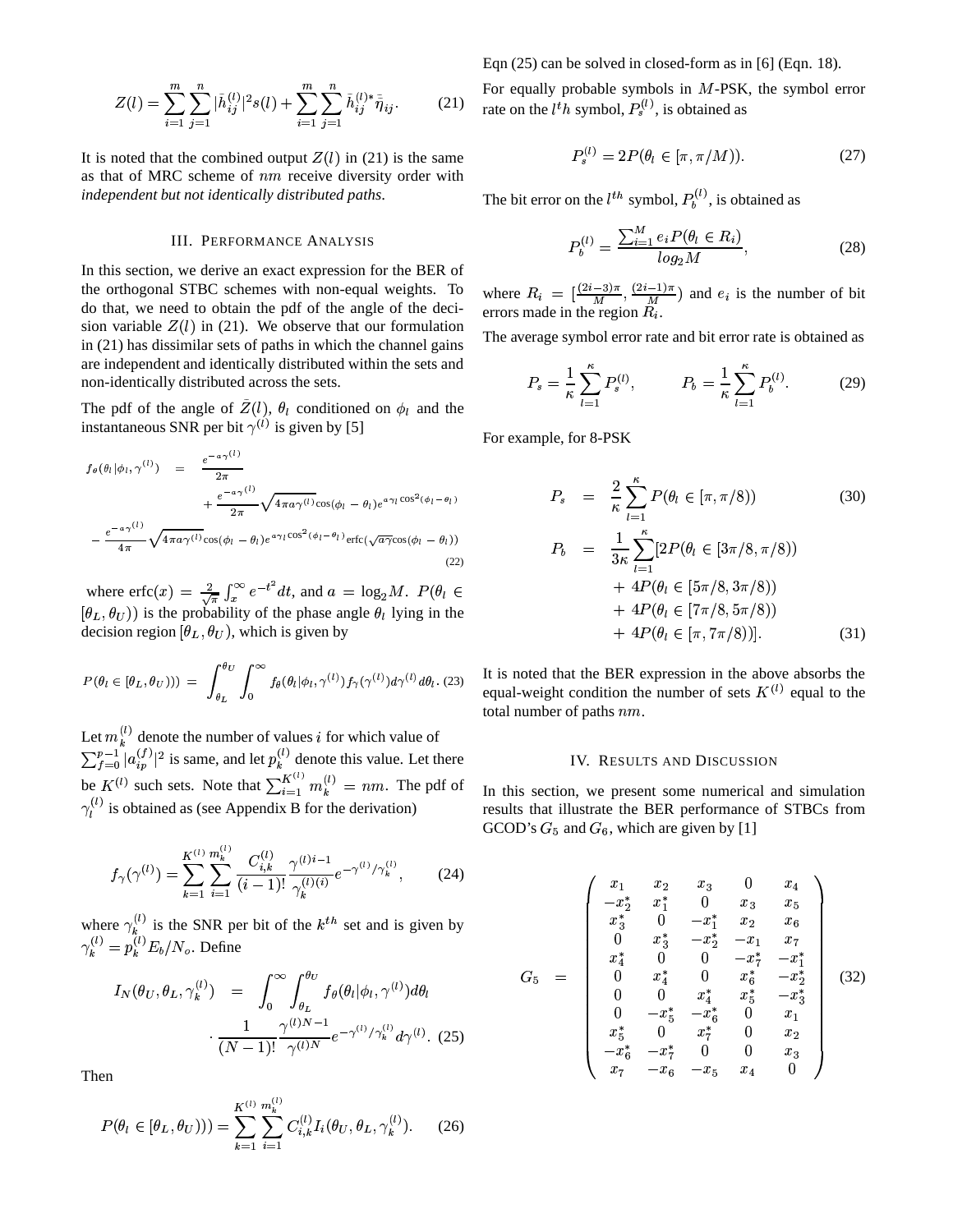

The following Table gives the various parameters for the above codes.

|       | # symbols | Symbol      | # sets    | set values $p_k^{(i)}$ | cardinality $m_k^{(l)}$ |             |
|-------|-----------|-------------|-----------|------------------------|-------------------------|-------------|
|       | $\kappa$  | index       | $K^{(l)}$ | $k = 1K^{(l)}$         | $k = 1, K^{(i)}$        |             |
| $G_5$ |           | $l = 14$    |           |                        | n m                     |             |
|       |           | $l = 4.7$   |           | 1, 2                   | $\{(n-1)m, m\}$         |             |
| $G_6$ |           | $l = 17$    |           |                        | n m                     | Eqn. $(35)$ |
|       |           | $l = 815$   |           | $\{1,2\}$              | $\{(n-1)m, m\}$         | the result  |
|       |           | $l = 16.18$ |           | [1, 2]                 | $\{(n-2)m, 2m\}$        |             |
|       |           |             |           |                        |                         |             |

Using the parameters of the codes  $G_5$  and  $G_6$  given in Table I, we computed the analytical BER performance from the expressions obtained in the previous section, for the case of 8- PSK and one receive antenna (i.e.,  $m = 1$ ). We also evaluated the same performance through simulations. Fig. 1 shows both the analytical as well as the simulation results of the BER for  $G<sub>5</sub>$  and  $G<sub>6</sub>$  codes. It can be seen that, because of the larger diversity order (6th order),  $G_6$  code performs better than  $G_5$ code (5th order diversity) as expected, and that there is a close match between the analytical and the simulation results.

#### V. CONCLUSION

We presented an analysis for the bit error performance STBCs from GCOD's ( $G_5$  and  $G_6$  codes given by Su and Xia), for  $M$ -PSK modulation. We showed that our general BER expressions absorb the results for equal weight STBCs as special cases.

#### APPENDIX A

*Claim:*  $\{a_i(l); i = 1..n\}$  forms a set of orthogonal vectors  $\forall l$ . *Proof:* Let  $B_l = [\mathbf{a}_1(l), \mathbf{a}_2(l), ..., \mathbf{a}_n(l)]$ . Then the GCOD,



Fig. 1. BER performance of  $G_5$  and  $G_6$  orthogonal STBCs with 8-PSK. One Rx. antenna. Analysis and simulations.

 $G$ , can be written as

$$
G = \sum_{i=1}^{k} (v_{iI} B_i + v_{iQ} B_{i+\kappa}).
$$
 (34)

Now the orthogonality condition,  $G^* G = D$ , implies that

$$
B_i^* B_i = D_i, i = 1, ..., 2\kappa,
$$
 (35)

$$
B_j^* B_i + B_i^* B_j = 0, 1 \le i \ne j \le 2\kappa.
$$
 (36)

 $\frac{F(m, m_f)}{m}$  Eqn. (35) implies that  $\langle \mathbf{a}_i(l), \mathbf{a}_j(l) \rangle = 0, \forall i \neq j$ . Hence  $\{m, m\}$  the result.

#### APPENDIX B

In this appendix, we derive the pdf of  $\gamma^{(l)}$ . The moment generating function  $\gamma^{(l)}$  is given by

$$
M(\nu) = \prod_{k=1}^{K^{(1)}} \left( \frac{1}{1 + j\gamma_k^{(l)}\nu} \right)^{m_k^{(l)}}.
$$
 (37)

Expanding in partial fractions,

$$
M(\nu) = \sum_{k=1}^{K^{(1)}} \sum_{i=1}^{m_k^{(l)}} \frac{C_{i,k}^{(l)}}{(1 + j\gamma_k^{(l)}\nu)^i},
$$
(38)

where  $C_{i,k}^{(l)}$  equals

$$
C_{i,k}^{(l)} = \frac{\left\{ \frac{d^{(m_k^{(l)}-i}}{d\nu^{(m_k^{(l)}-i)}} (1+j\gamma_k^{(l)})^{m_k^{(l)}} M(\nu) \right\}\Big|_{\nu = -(j\gamma_k^{(l)})^{-1}}}{(m_k^{(l)}-i)! \gamma_k^{m_k^{(l)}-i}}.
$$
 (39)

The pdf of  $\gamma^{(l)}$  in (24) is obtained by taking the Fourier transform of the above.